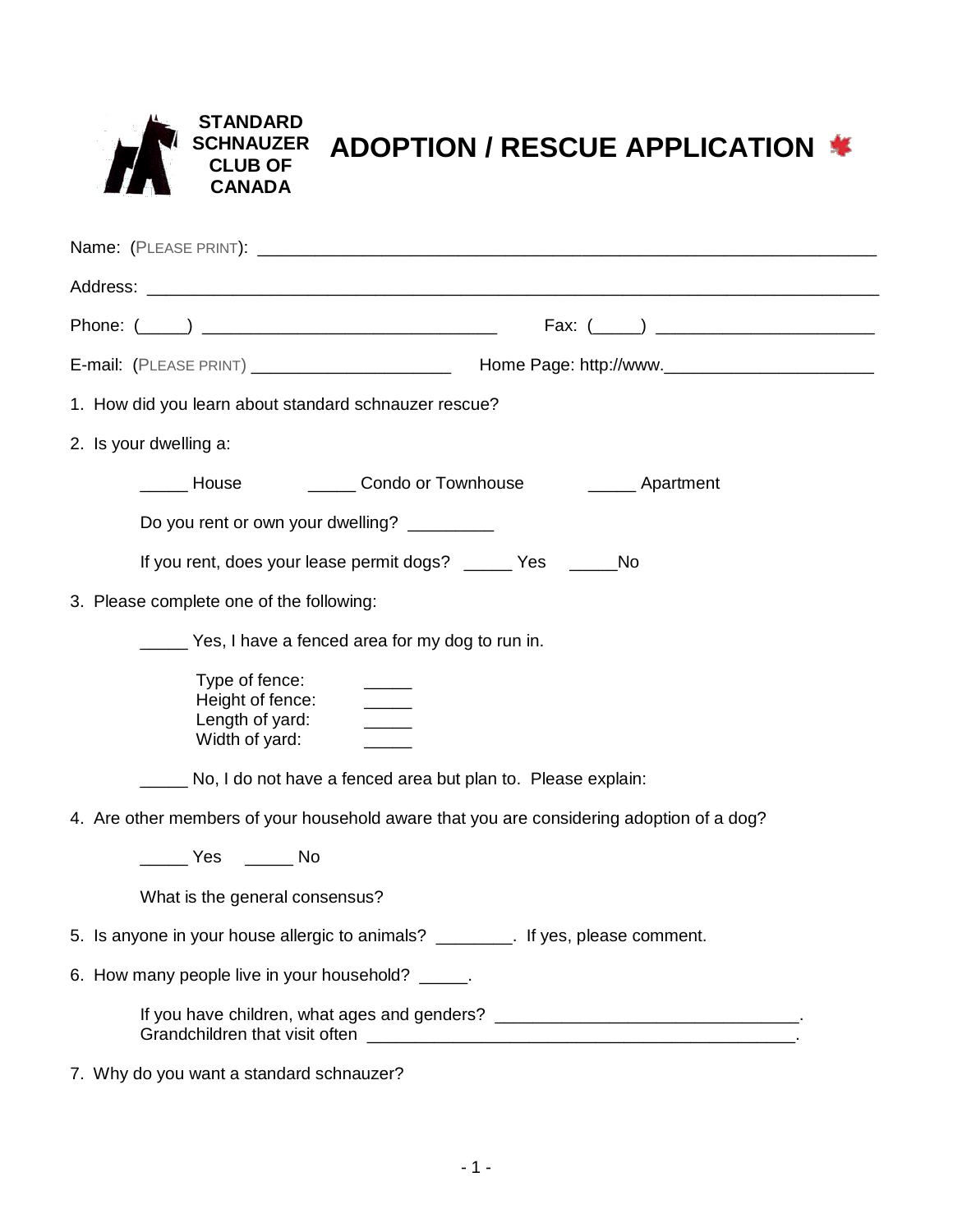| 8. Have you ever owned a standard schnauzer before? _____ Yes<br>in a No                                                                                                                                                                                                                                                                                                                                                                                                                  |
|-------------------------------------------------------------------------------------------------------------------------------------------------------------------------------------------------------------------------------------------------------------------------------------------------------------------------------------------------------------------------------------------------------------------------------------------------------------------------------------------|
| If not, how have you educated yourself about this breed?                                                                                                                                                                                                                                                                                                                                                                                                                                  |
| 9. Have you owned any other breed of dog? _____ Yes ______ No                                                                                                                                                                                                                                                                                                                                                                                                                             |
| If yes, what breed?                                                                                                                                                                                                                                                                                                                                                                                                                                                                       |
| What happened to it?                                                                                                                                                                                                                                                                                                                                                                                                                                                                      |
| 10. Do you presently own any other pets? _________ Yes ________ No                                                                                                                                                                                                                                                                                                                                                                                                                        |
| If yes, please list types, ages and genders of other pets.                                                                                                                                                                                                                                                                                                                                                                                                                                |
| 11. Please answer yes or no to the following, during the last five years:                                                                                                                                                                                                                                                                                                                                                                                                                 |
| Have you lost a pet? ______ Yes _______ No<br>Had one poisoned? _____ Yes _____ No<br>Had an animal hit by a vehicle? _____ Yes _____ No<br>Had an animal die due to disease? ______ Yes<br>$\frac{1}{\sqrt{1-\frac{1}{2}}}$ No<br>Had an animal bite/attack a person or other animal? ______ Yes ______ No                                                                                                                                                                               |
| If yes to any of the above, please comment.                                                                                                                                                                                                                                                                                                                                                                                                                                               |
| 12. Have you ever had to surrender a pet to an animal shelter? _____ Yes _____ No                                                                                                                                                                                                                                                                                                                                                                                                         |
| If yes, why?                                                                                                                                                                                                                                                                                                                                                                                                                                                                              |
| 13. Have you ever sold or given away one of your pets? _____ Yes ______ No                                                                                                                                                                                                                                                                                                                                                                                                                |
| If yes, why?                                                                                                                                                                                                                                                                                                                                                                                                                                                                              |
| 14. What circumstances, in your mind, would justify getting rid of a pet?                                                                                                                                                                                                                                                                                                                                                                                                                 |
| 15. What are your preferences regarding:                                                                                                                                                                                                                                                                                                                                                                                                                                                  |
| Age of dog - Minimum age: ______ Maximum age: _____<br>Would you consider a dog other than your stated preference? _____ Yes _____ No<br>How long are you willing to wait for a dog? _________.<br>Are you willing to travel to get the dog, if it becomes available elsewhere? _____ Yes _____ No<br>Would you pay transportation charges for the dog, such as airline? _____ Yes _____ No<br>If yes, what is your nearest large city __________________, or major airport? ____________ |
| 16. Who would be responsible for the primary care & supervision of the dog?                                                                                                                                                                                                                                                                                                                                                                                                               |
| 17. Do you currently have a veterinarian? _____ Yes ______ No<br>If yes, please provide the name, address and phone number.                                                                                                                                                                                                                                                                                                                                                               |
| 18. Do you object to the use of a crate? _____ Yes _____ No<br>Do you have one? ______ Yes _______ No<br>Would you consider getting one? ______ Yes _____<br>No                                                                                                                                                                                                                                                                                                                           |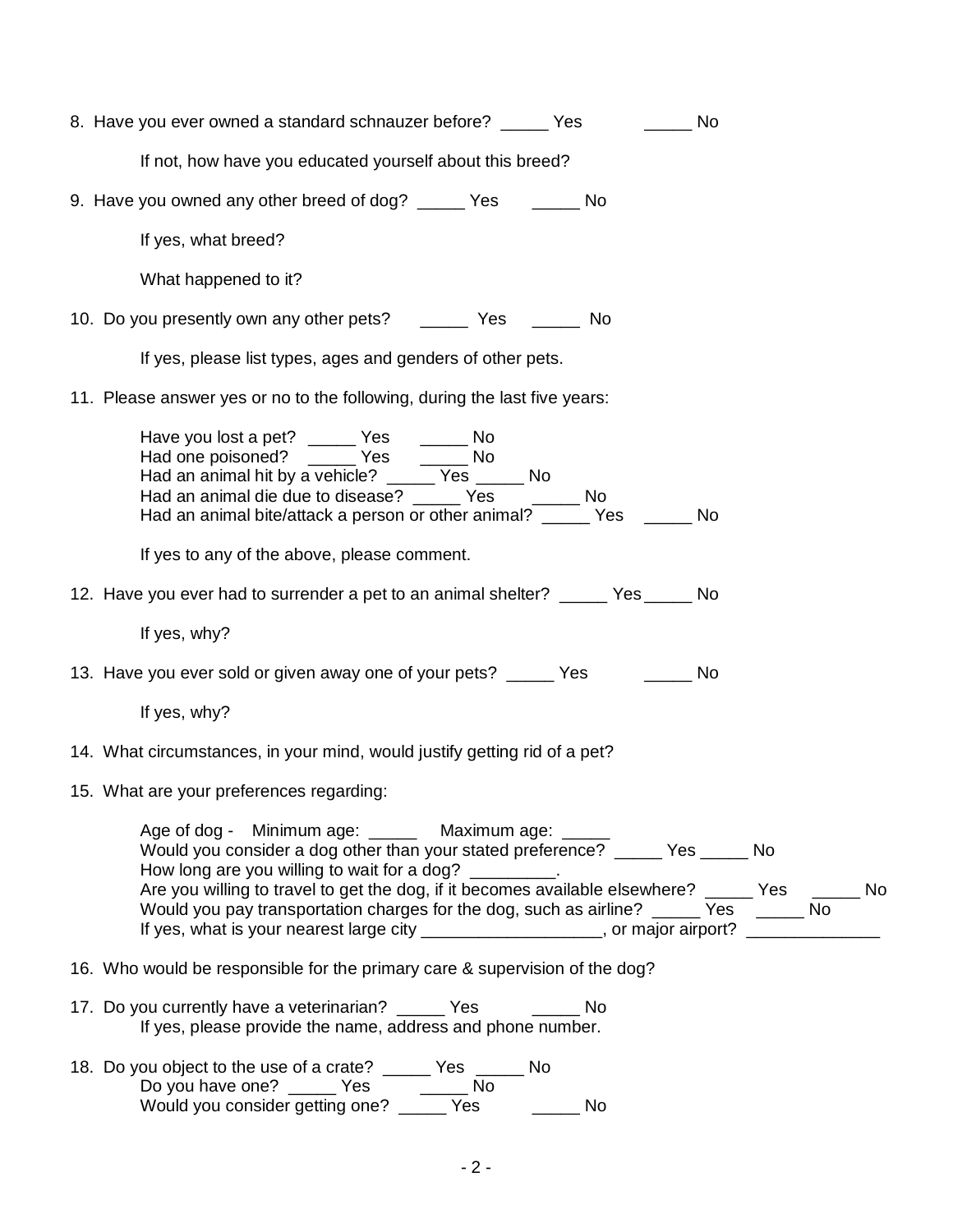| Applicant's Signature<br><b>Applicant's Signature</b><br>Date<br>Date                                                                                                                              |  |  |  |  |  |  |
|----------------------------------------------------------------------------------------------------------------------------------------------------------------------------------------------------|--|--|--|--|--|--|
|                                                                                                                                                                                                    |  |  |  |  |  |  |
| 27. Are you willing to have a SSCC Rescue Committee person visit your home, by appointment, prior to<br>adoption, to discuss standard schnauzers? _____ Yes ______ No                              |  |  |  |  |  |  |
| 26. Please include any additional information that you would like us to know.                                                                                                                      |  |  |  |  |  |  |
| Are you prepared to assume these responsibilities? ______ Yes ______ No                                                                                                                            |  |  |  |  |  |  |
| 25. The financial responsibility of caring for a standard schnauzer includes vaccinations, other veterinary<br>care, a good quality food, grooming, licensing, training etc.                       |  |  |  |  |  |  |
| 24. Are there any unusual circumstances to which the dog would have to adapt to? _____ Yes _____ No<br>If yes, please explain.                                                                     |  |  |  |  |  |  |
| 23. How much time per day would you spend with your dog?<br>What type of activities would you do?                                                                                                  |  |  |  |  |  |  |
| 22. Are you willing to attend obedience classes with your dog if needed? ______ Yes ________ No<br>Have you attended classes in the past? ______ Yes ______ No<br>What training methods were used? |  |  |  |  |  |  |
| 21. What will you do if your dog is destructive when left alone?                                                                                                                                   |  |  |  |  |  |  |
| Where would you keep the dog during this time?                                                                                                                                                     |  |  |  |  |  |  |
| 20. What is the maximum numbers of hours the dog would be alone in a 24 hour period?                                                                                                               |  |  |  |  |  |  |
| 19. Where would the dog stay during the day?<br>During the night?<br>During vacations or extended family absences?                                                                                 |  |  |  |  |  |  |

THANK YOU FOR TAKING THE TIME TO COMPLETE THIS APPLICATION. THE RESCUE COMMITTEE RESERVES THE RIGHT TO REFUSE ANY ADOPTION.